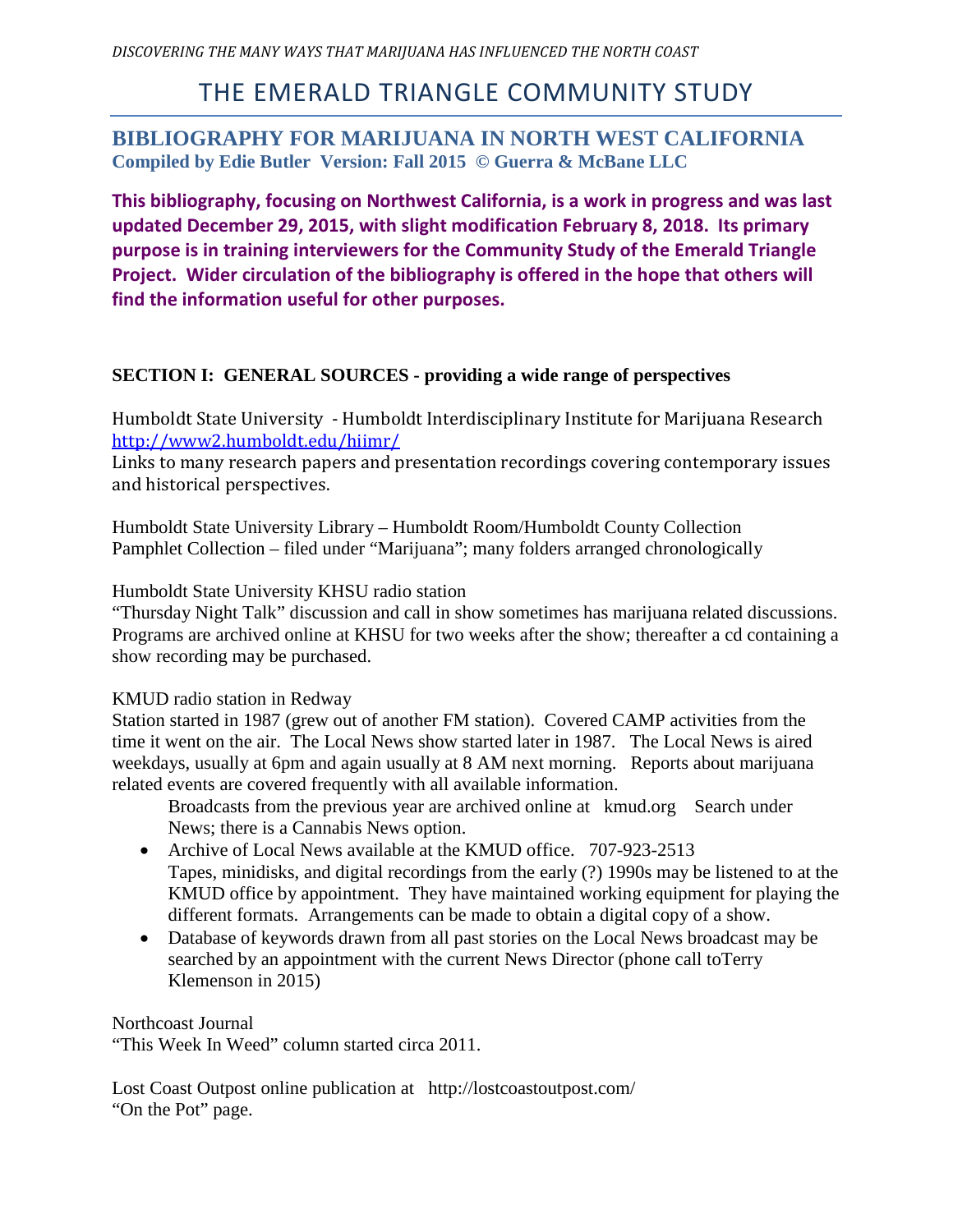Redheaded Blackbelt online publication at http://kymkemp.com/

- "Redheaded Blackbelt page; often covers marijuana issues and events.
- Some posts by Kym Kemp may be located at the Lost Coast Outpost site.
- This webpage includes a marijuana section; one feature is Humboldt's Marijuana Museum <http://kymkemp.com/humboldts-marijuana-museum/>
- <http://kymkemp.com/sohumborn-stories-marijuana-fiction/>contains numerous stories by SoHumBorn.

Citizens Observing Group (COG) based in Garberville/Redway.

Website at https://shumjentri.wordpress.com/2011/09/19/citizens-observation-group/ Focus is on observing law enforcement actions.

Civil Liberties Monitoring Project (CLMP) based in Garberville/Redway civilliberties.org Focus is on code enforcement issues and marijuana suppression related surveillance. Documents from 2008 to present are online. (Existence and availability of records from the 1980s to 2008 not yet researched.)

Dell' Arte International School of Physical Theatre (in Blue Lake) has created many works weaving in local culture and events, including marijuana. Mary Jane, the Musical is particularly relevant.

(Process for access to their archive of scripts and videos not yet researched)

[3am Politics: LIFE IN A POT GROWING COUNTY](http://www.3ammagazine.com/politica/2002_jun/pot_county.html)

[www.3ammagazine.com/politica/2002\\_jun/pot\\_county.html](http://www.3ammagazine.com/politica/2002_jun/pot_county.html) Accessed Nov. 20 2015.

# **SECTION II: PUBLICATIONS**

## **Books, journals, and print publications**

- Anders, Jentri. *Beyond Counterculture: The Community of Mateel*. Pullman, Wash: Washington State University Press, 1990.
- Anderson, Mary Siler. *Backwoods Chronicle: A History of Southern Humboldt, 1849-1920*. Redway, Calif: SoHumCo Press, 1985.

———. *Whatever Happened to the Hippies?*. San Pedro, Calif: R.& E. Miles, 1990.

- Bosk, Beth Robinson, ed. *The New Settler Interviews*. White River Junction, VT: Chelsea Green Pub. Co, n.d. ; collection of selected articles published in one volume.
- ———. , ed. *The New Settler Interviews*. White River Junction, VT: Chelsea Green Pub. Co, n.d.; published 4-6 times a year since mid-1980s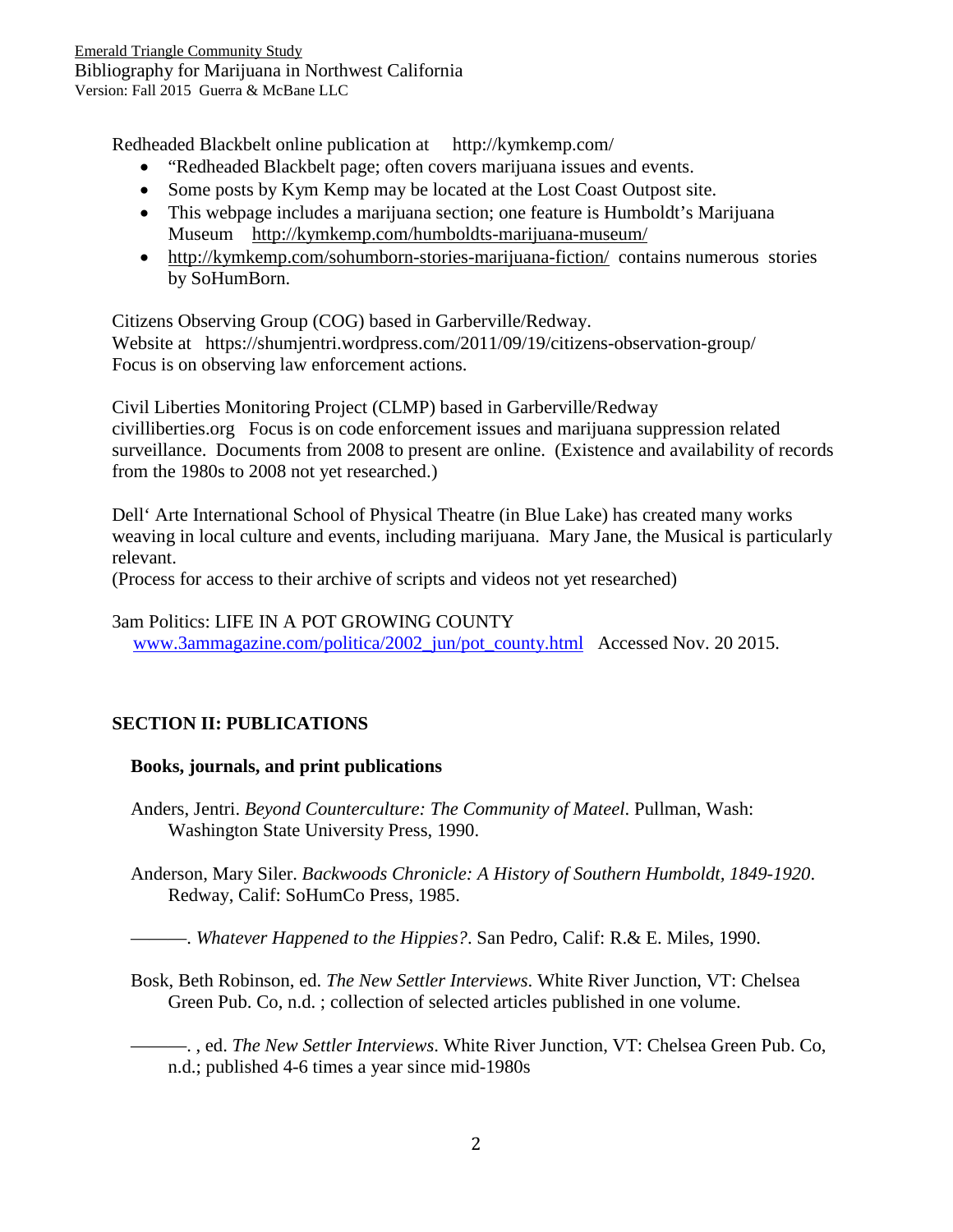- Brady, Emily. *Humboldt: Life on America's Marijuana Frontier*. First edition. New York, N.Y: Grand Central Publishing, 2013.
- *CAMP Final Report*. Sacramento, Calif: State of California, 2000. Annual Final Reports (names vary) 1983-2009 (incomplete) available in HSU Library Humboldt Room. See <http://library.humboldt.edu/humco/holdings/CAMP.htm> for list of HSU Library holdings for this title.

 Cogen, Robert, *Marijuana in Humboldt County*. 2011. Transcript (113 pages) of recorded interview available in HSU Library Humboldt Room.

Drake, William Daniel. *Marijuana: The Cultivator's Handbook*. Berkeley: Bookpeople, 1979.

*Emerald Magazine*, P.O. Box 65, Arcata CA. Christina E. DeGiovanni, Publisher. Publication started 2012. <http://theemeraldmagazine.com/>

- "Environ Challenges of Marijuana Ag in the Age of Prohibition." Accessed February 23, 2015. [http://vimeopro.com/todu/environ-challenges-of-marijuana-ag-in-the-age-of](http://vimeopro.com/todu/environ-challenges-of-marijuana-ag-in-the-age-of-prohibition)[prohibition.](http://vimeopro.com/todu/environ-challenges-of-marijuana-ag-in-the-age-of-prohibition)
- Fine, Doug. *Too High to Fail: Cannabis and the New Green Economic Revolution*. Reprint edition. New York: Gotham, 2013.
- Goodman, Mitchell. *The Movement toward a New America ; the Beginnings of a Long Revolution*. Philadelphia : New York: Pilgrim Press; Knopf, 1970.
- Hecht, Peter. *Weed Land: Inside America's Marijuana Epicenter and How Pot Went Legit*. Berkeley: University of California Press, 2014.

 Holmquist, Scott. **chronic freedom series***: chronic freedom, dirt, light, 3 books, Big Drug Factory – Unfound.* [Arcata, Calif.] : Open Secret LLC, 2010.

Scott Holmquist's brief description : "The chronic freedom series of five books, all together, represent a single work and a unified attempt to survey, discuss and collect traces of the histories comprising the back-to- the-land and marijuana production worlds as they evolved in Southern Humboldt County, California, from the late 1960s to 2010. There are only ten full sets of the five, with larger editions of *chronic freedom, dirt* and *light.*"

 Complete set available for in-library use at University of California, Berkeley, Bancroft Library. Catalog record for Chronic Freedom at: [http://oskicat.berkeley.edu.ezproxy.humboldt.edu/record=b18432622~S1](http://oskicat.berkeley.edu.ezproxy.humboldt.edu/record=b18432622%7ES1)

*chronic freedom*, with contributions from Cynthia Elkins, Douglas Fir, and Maxwell Schmurer. 2010, ed. 30. 1,000 pages (varying depending upon bullet-vault depth),  $19\ 1/2 \times 13\ 1/2$ ". Calfskin/oakboard-bound to polyethylene drip-line cords. Inserts include turkey oven and grocery bags; and soil supplement bags. Its three parts separately concern the lives and deaths of three men; local hip hop and how it relates to other local pot-grower music; and finally "Hippies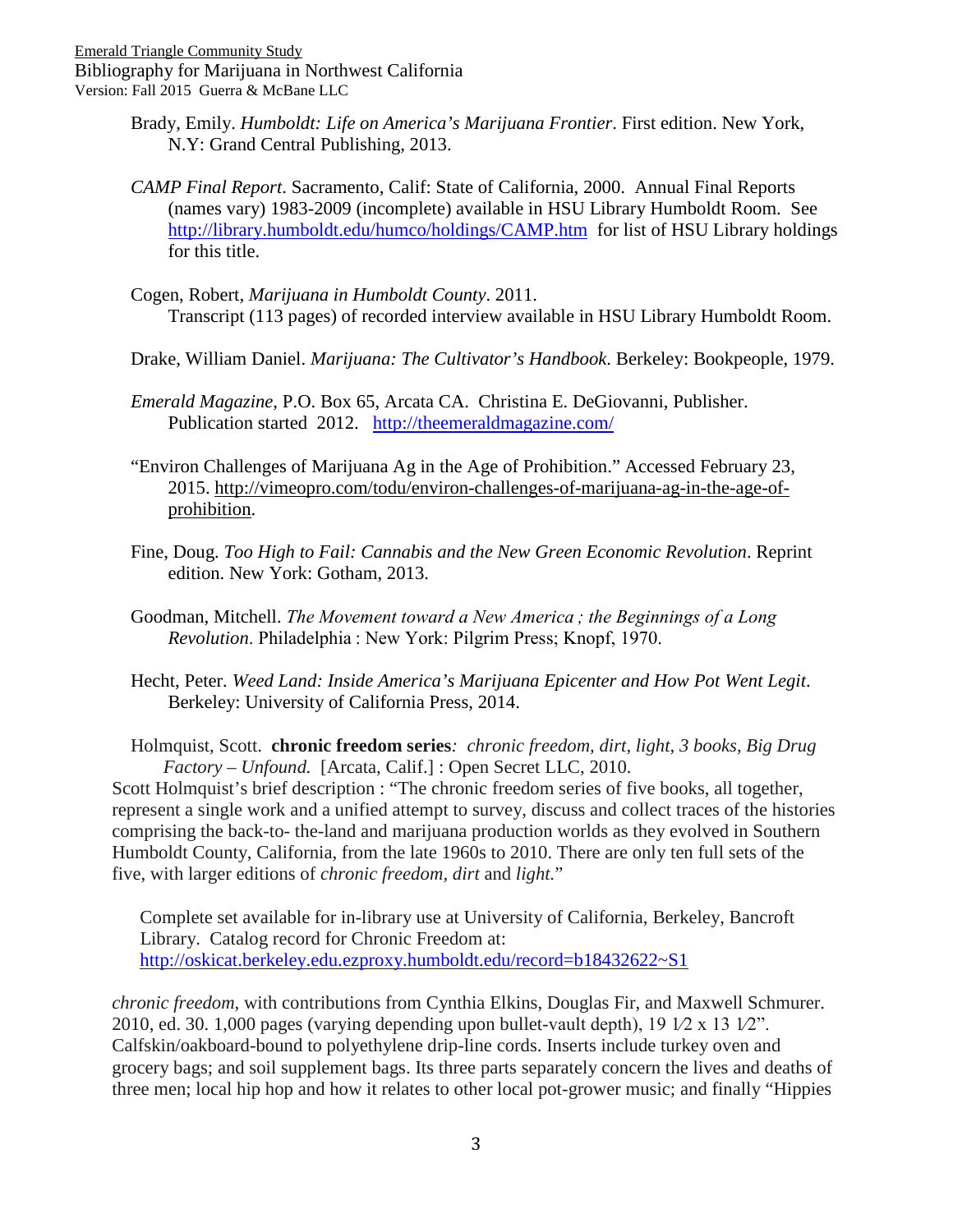& Weed", which includes thousands of reproduced pages and images from local newsletters to fully transcribed national television broadcasts as well as original writings and verbatim transcribed oral histories focusing on adult children of the original potgrowing back-to-the-land settlers.

*dirt*, 2010, ed. 100. 40 pages (plus 26 page facsimile 1965 US Soil Survey insert), 29 x 21 3⁄4". Printed pages attached to soil supplement bags and bound to rusted rebar spine with tent canvas and pond liner covers, all material scavenged from marijuana growing operations. Texts include reportage on a 1975 hippie-murder over dirt and 2007 new US Soil Survey. Issued in slatted wood and cotton canvas box.light, 2010, ed. of 50. 7 pages, 28 x 25", indoor grow-work descriptive texts and technical diagrams silkscreened onto acetate and ink-jet printed onto Lexjet® terylene fabric sandwiched with reflective Mylar® inserted into turkey oven bags attached to spine of two 1000-watt high-pressure sodium lights with glass bulbs broken away. Issued in wood and louvered ballast faceplate box.

*light* - 2010, edition of 50 (45 as of 2015), 7 pages, 28 x 25", indoor grow-work descriptive texts and technical diagrams silkscreened onto acetate and ink-jet printed onto Lexjet® terylene fabric sandwiched into reflective Mylar<sup>®</sup> inserted into turkey oven bags attached to spine of two 1000watt high-pressure sodium lights with glass bulbs broken away. Issued in wood and louvered ballast faceplate box.

*3 books*, 2009, (released with series 2011), ed. of 10. 350 pages, 26 x 9 1⁄2", three trade paperback books disassembled and made into one and cased in embossed leather. Issued in an armored-glass windowed wood box. The collage combines the only three nationally distributed paperbacks on Northern California marijuana cultivation released at the peak of the first cycle of major media interest in domestic pot-growing 1984-85: T.C. Boyle's Budding Prospects, Steve Chapple's Outlaws in Babylon, and Ray Raphael's Cash Crop: An American Dream. Available only in series.

*Big Drug Factory – Unfound*, 2010, ed. of 10, 13 pages and a preserved original May 24, 1973 ed. of Rolling Stone, 18 x 13", in two opposing four-flap enclosures sewn into tent canvas and leather binding; local news accounts and public records opposite the national news story on the murder of Dirk Dickenson—a man in his twenties who had recently moved to Southern Humboldt—by federal police on Pratt Mountain during a drug raid in April 1972. Available only in series.

Intherhills, Fred. *Yet Another Beautiful Day in Paradise.* Garberville, CA: Manna Publishing; 1995. Fictional 118 page book by Fred Radloff. Reproduced in chronic freedom "Hippies and Weed" pp 326-327.

Laurel, Alicia Bay. *Living on the Earth: Celebrations, Storm Warnings, Formulas, Recipes, Rumors, & Country Dances Harvested by Alicia Bay Laurel*. New York: Vintage Books, 1971.

 Lee, Martin A. *Smoke Signals: A Social History of Marijuana - Medical, Recreational and Scientific.* New York: Scribner; 2012.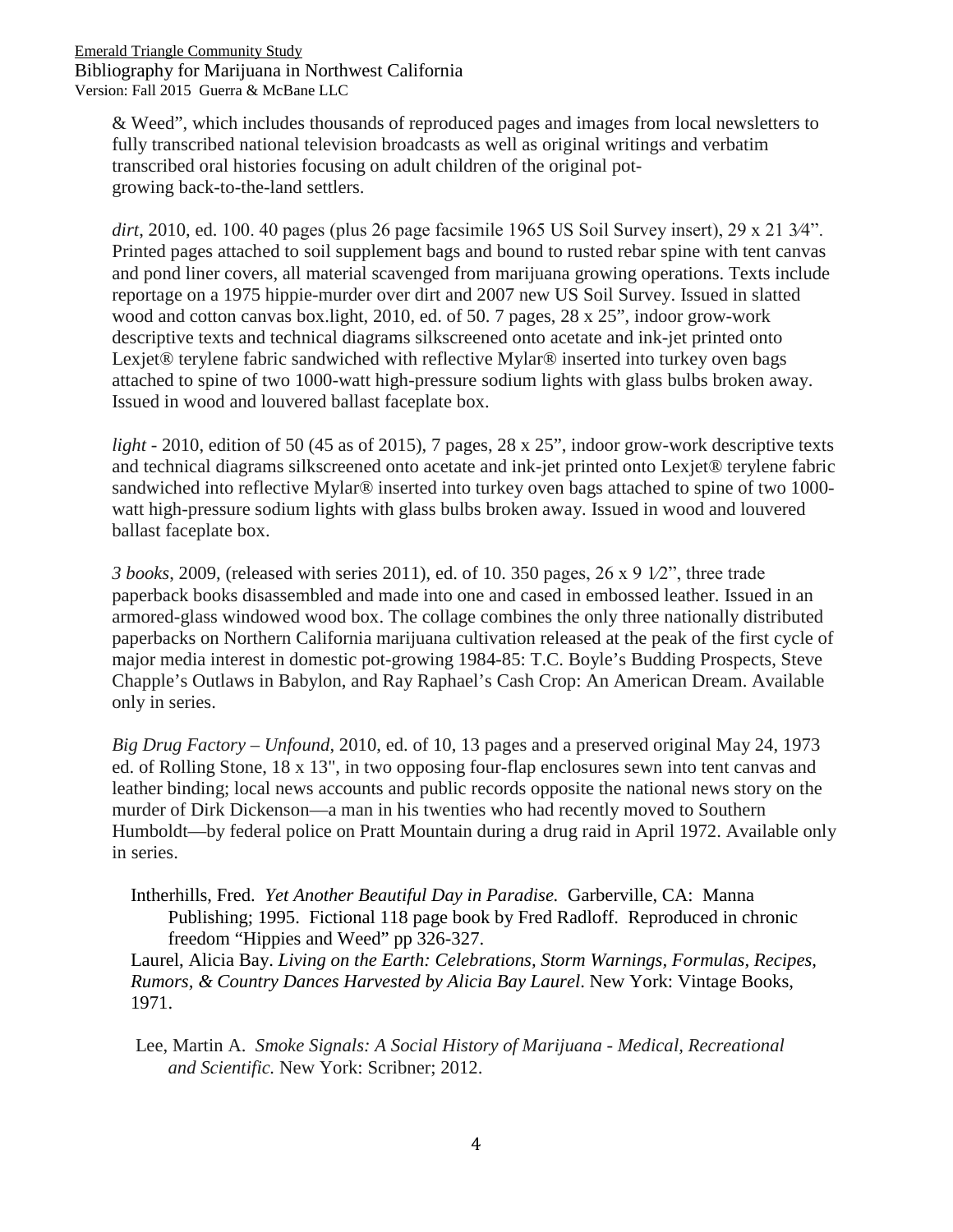Livermore, Larry. *Spy Rock Memories*. Kingston, N.J.: Don Giovanni Records, 2013.

- Maguire, Peter, Mike Ritter. *Thai Stick: Surfers, Scammers, and the Untold Story of the Marijuana Trade.* New York: Columbia University Press, 2014.
- Martin, Alyson and Hushin Rashidian. *A New Leaf: The End of Cannabis Prohibition.* New York: The New Press; 2014.
- Only, Nancy. *Managing the Munchies: A Celebration of the Phenomenal Fare of Humboldt County, California*. Eureka, Calif: Creyr Pub, 2005.
- Parsons, Edward E. *Humboldt Homegrown: The Golden Age*. Eureka, Calif. (P.O. Box 991, Eureka 95501): Egret Pub. Co, 1985.
- Pollan, Michael. *The Botany of Desire: A Plant's-Eye View of the World*. New York: Random House Trade Paperbacks, 2002.
- Pynchon, Thomas. *Vineland*. Penguin Twentieth-Century Classics. New York, N.Y., U.S.A: Penguin Books, 1997.
- Raphael, Ray. *Cash Crop: An American Dream*. Mendocino, Calif. : Redway, Calif: Ridge Times Press ; Available by mail from Real Books, 1985.
- Reed, Ray. *Mendocino Sinsemilla: A Story from the Pygmy Forest of Mendocino County*. Special 1st edition. Mendocino, Calif: Old Growth Press, 1989.
- *Reinhabiting a Separate Country: A Bioregional Anthology of Northern California*. San Francisco, Calif: Planet Drum Foundation, 1978.
- Rendon, Jim. *Super-Charged: How Outlaws, Hippies, and Scientists Reinvented Marijuana*. Portland, OR: Timber Press, 2012.
- *Ridge Review*. Spring Issue 1984, Vol IV, No.1; "Featuring the Marijuana Industry". Mendocino CA; Ridge Times Press.
- Rosenthal, Mel Frank and Ed. *Marijuana Grower's Guide - Indoor / Outdoor Highest Quality*. 5th Printing edition. And/Or Press, 1976.
- *Star Root* and *Star Route.* Newspaper; Redway, CA; Mary Silar Anderson, editor; circa 1977 1982, 1987-1991. "Pot Notes" column started in 1981.
- Sensemilla Tips A magazine started in 1981 published by Full Moon Farm Products. Later subtitled Domestic Marijuana Journal. Publication ceased in 1990.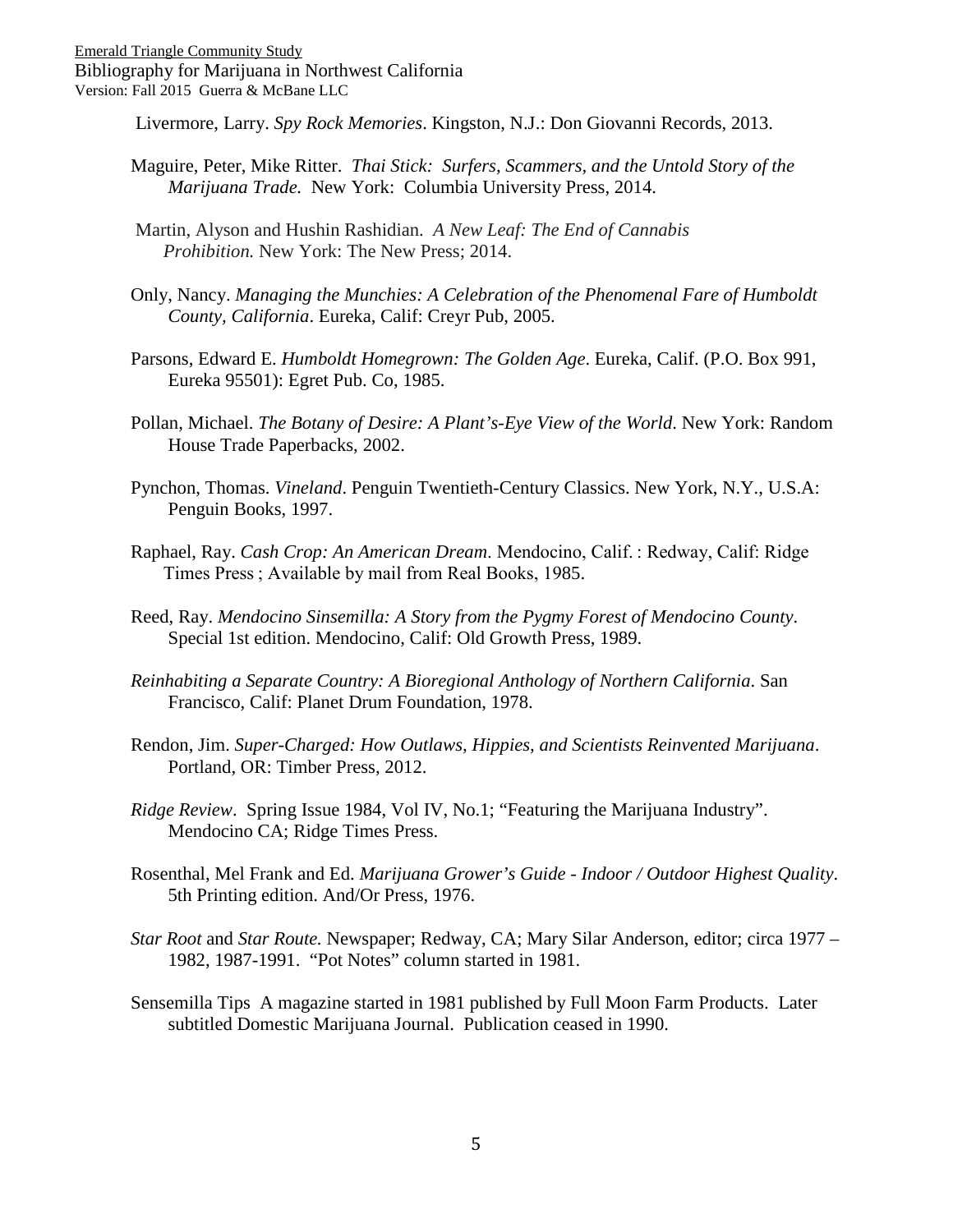- Sensimilla Tips: domestic marijuana journal; the very best of seven years of the nation's only technical trade journal for the marijuana industry. By Tom Alexander; 1988. 260 pages; New Moon Publishers
- Saijo, Albert. *Woodrat Flat*. Tinfish Press, 2015.
- Smith, Mark Haskell. *Heart of Dankness: Underground Botanists, Outlaw Farmers, and the Race for the Cannabis Cup*. First Edition edition. New York: Broadway Books, 2012.
- Stewart, Amy. *The Last Bookstore In America*. Amy Stewart, 2009. Available as an e-book only.
- Warner, Roger. *Invisible Hand: The Marijuana Business.* New York: Beech Tree Books, 1986.

#### **Journal Articles**

- Bauer S, Olson J, Cockrill A, van Hattem M, Miller L, Tauzer M, et al. (2015) Impacts of Surface Water Diversions for Marijuana Cultivation on Aquatic Habitat in Four Northwestern California Watersheds. *PLoS ONE* 10(3): e0120016. doi:10.1371/journal.pone.0120016
- Corva, D.; Requiem for a CAMP: the life and death of a domestic US drug war institution. International Journal of Drug Policy, 25: 71-80; 2014.
- Eszterhas, Joe. "Death in the Wilderness: The Justice Department's Killer Nark Strike Force." *Rolling Stone*, no. 135 (May 24, 1973).
- Gabriel, M. W., Woods, L. W., Poppenga, R., Sweitzer, R. A., Thompson, C., Matthews, S. M., ... & Clifford, D. L. (2012). Anticoagulant rodenticides on our public and community lands: spatial distribution of exposure and poisoning of a rare forest carnivore. *PLoS One*, *7*(7), e40163.
- Gabriel MW, Woods LW, Wengert GM, Stephenson N, Higley JM, Thompson C, et al. (2015) Patterns of Natural and Human-Caused Mortality Factors of a Rare Forest Carnivore, the Fisher (*Pekania pennanti*) in California. *PLoS ONE* 10(11): e0140640. doi:10.1371/journal.pone.0140640
- Hallstone, Michael. "Depicting the Pirates of the Emerald Triangle: An Ethnographic Content Analysis of Articles on Marijuana Growers Appearing in the *San Francisco Chronicle*, 1982-1995." *Journal of Criminal Justice and Popular Culture*, 2000; (2): 45- 68. Full text of article also in *chronic freedom* "Hippies & Weed" p.285.
- Harkinson, Josh. "This is Your Wilderness on Drugs". *Mother Jones,* Vol. 39, Issue 2; Mar/Apr 2014; p. 48.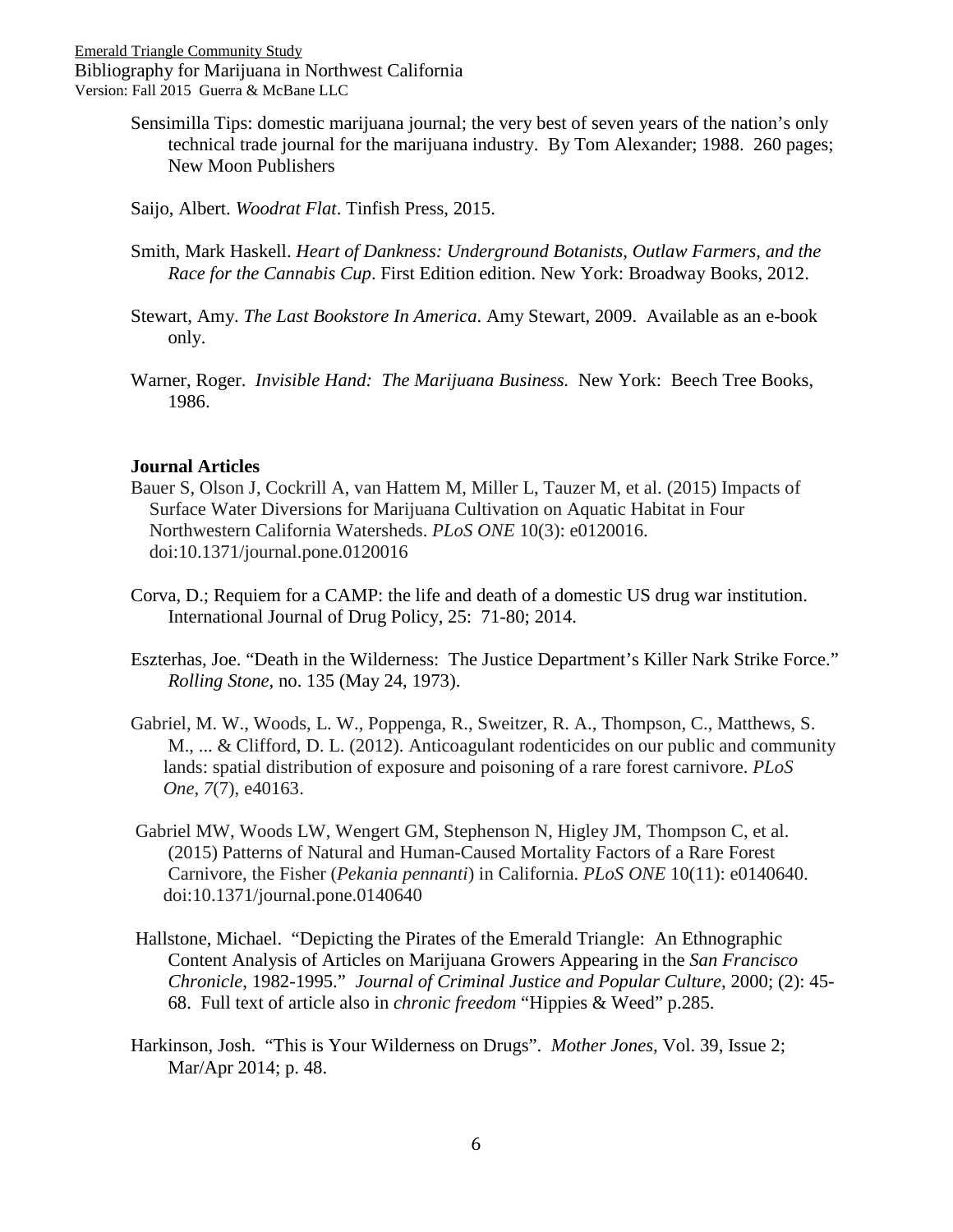> Humboldt State University; *Humboldt Journal of Social Relations*. Edited by Ronald Swartz, Beth Wilson, Erick Eschker, Josh Meisel, and Karen D. August. Arcata, Calif: Humboldt Journal of Social Relations, 2013.

- *Introduction / Erick Eschker and Josh Meisel*
- *Inside the gate: insiders' perspectives on marijuana as a gateway drug / Rashi K. Shukla*
- *Patients and caregivers report using medical marijuana to decrease prescriptive narcotics use / David C. Peters II*
- *Should per se limits be imposed for cannabis? Equating cannabinoid blood concentrations with actual driver impairment: practical limitations and concerns / Paul Armentano*
- *Small scale marijuana growing: deviant careers as serious leisure / Craig Boylstein and Scott R. Maggard*
- *The trouble with Mary Jane's gender / Wendy Chapkis*
- *Women in the marijuana industry / Karen August*
- *The fallacy of a one size fits all cannabis policy / Amanda Reiman*
- *A tale of three cities: medical marijuana, activism, and local regulation in California / Thomas Heddleston*
- •
- Lassiter, Cisco. "Growing Up On The Farm: For kids in California's Emerald Triangle it sometimes seems there are only two choices – leave or grow pot". *Image; San Francisco Examiner,* August 16, 1987.
- Leeper, Joseph. *Humboldt County: Its Role in the Emerald Triangle*. Glendora, Calif.: California Geographical Society, 1990.
- Ukiah Daily Journal. "Up from the underground: Marijuana in Mendocino County". 14 page special section; Nov. 2009.
- Swartz, Ronald. "Medical Marijuana Users in Substance Abuse Treatment." *Harm Reduction Journal* 7, no. 1 (March 5, 2010): 3. doi:10.1186/1477-7517-7-3.

## **Theses and Disssertations**

- Adelman, Alisha. "Gender Dynamics and Social Relations of Production in Humboldt's Marijuana Industry." Thesis, Humboldt State University, 2013. [http://scholarworks.calstate.edu/handle/2148/1457.](http://scholarworks.calstate.edu/handle/2148/1457)
- August, Karen D. "Playing the Game: Marijuana Growing in a Rural Community." Thesis, Humboldt State University, 2012.<http://scholarworks.calstate.edu/handle/2148/978>
- Bryant, Samantha M. "Public Policy Assessment of Local Government Approaches to Implementing California's Medical Marijuana Laws." Thesis, Humboldt State University, 2012. [http://scholarworks.calstate.edu/handle/2148/1077.](http://scholarworks.calstate.edu/handle/2148/1077)

7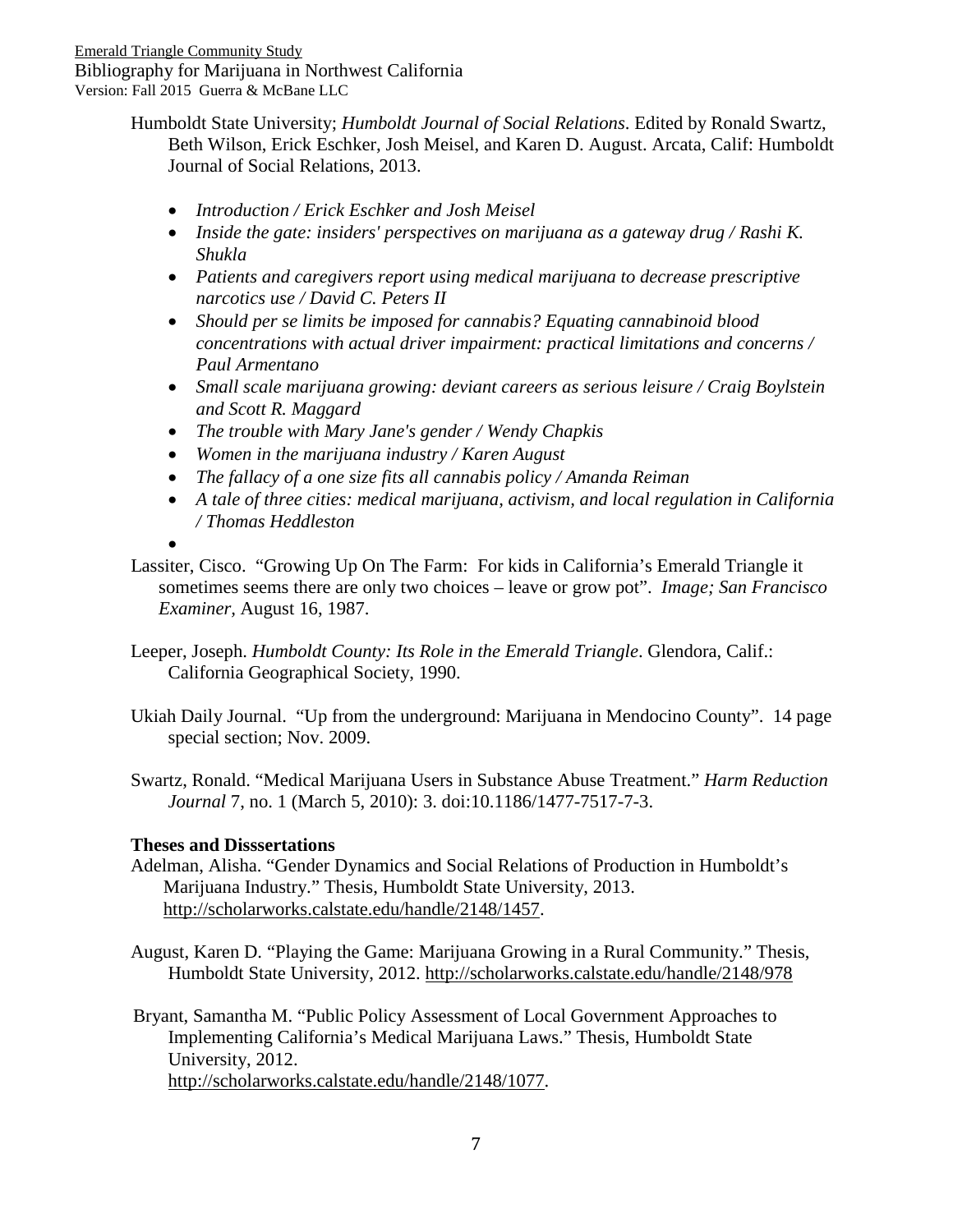- Huddon-Cossar, Ian. "Media Ownership and Cannabis in Humboldt County News Media," Thesis, Humboldt State University, 2014.
- McCubbrey, James P. "Impacts of Illicit-Drug Policy on Community Cohesion: A Case Study of the Campaign Against Marijuana Planting in Southern Humboldt County, California," 2007. (Western Institute for Social Research; Berkeley CA).
- Trujillo, Colin William. "Marijuana, Mexico and the Media"; Thesis, Humboldt State University, 2011.

#### **Films**

*60 Minutes* CBS News, CBS Television Network,. Videorecording, 1984. At HSU Library.

 *Dispensing Cannabis the California Story: Voices from inside*. Video recording. Ann Alter, 2006.

*Ganjasaurus Rex*. Reynolds, Ursi.. Wea Corp, n.d.

*Humboldt County*. Magnolia Home Entertainment, 2009.

 *Marijuana Man.* Manna Films; Fred Inthehills; 1984. Information at [http://www.asis.com/fred\\_inthehills/](http://www.asis.com/fred_inthehills/) Accessed December 28, 2015.

*Tricky Bidness*. After the Alibi Productions, 2013.

#### **Video Recordings**

- Budwig, Jennifer. "Potential Economic Impact To Humboldt County If Marijuana Is Legalized," February 26, 2013. [http://scholarworks.calstate.edu/handle/2148/1374.](http://scholarworks.calstate.edu/handle/2148/1374)
- Corva, Dominic. "Requiem for a CAMP: Post Mortem for a Drug War Institution," October 8, 2012. [http://scholarworks.calstate.edu/handle/2148/1230.](http://scholarworks.calstate.edu/handle/2148/1230)
- Gabriel, Mourad W. "Silent Forests: How Are Toxicants Associated with Marijuana Cultivation Impacting Wildlife on Our Public and Tribal Lands?," October 29, 2012. [http://scholarworks.calstate.edu/handle/2148/1232.](http://scholarworks.calstate.edu/handle/2148/1232)
- HIIMR Conference 2013. The Premier Annual Gathering for Uniting Scientists, Policymakers, Community Organizations, Activists, Students, and Community Members to Share Their Expertise and Insights around Marijuana Issues." Accessed February 23, 2015. [http://www2.humboldt.edu/dee/hiimr/.](http://www2.humboldt.edu/dee/hiimr/)

Jakubal, Mikal. "One Good Year | KQED." *KQED Public Media*. <http://ww2.kqed.org/trulyca/one-good-year/>Accessed November 28, 2015.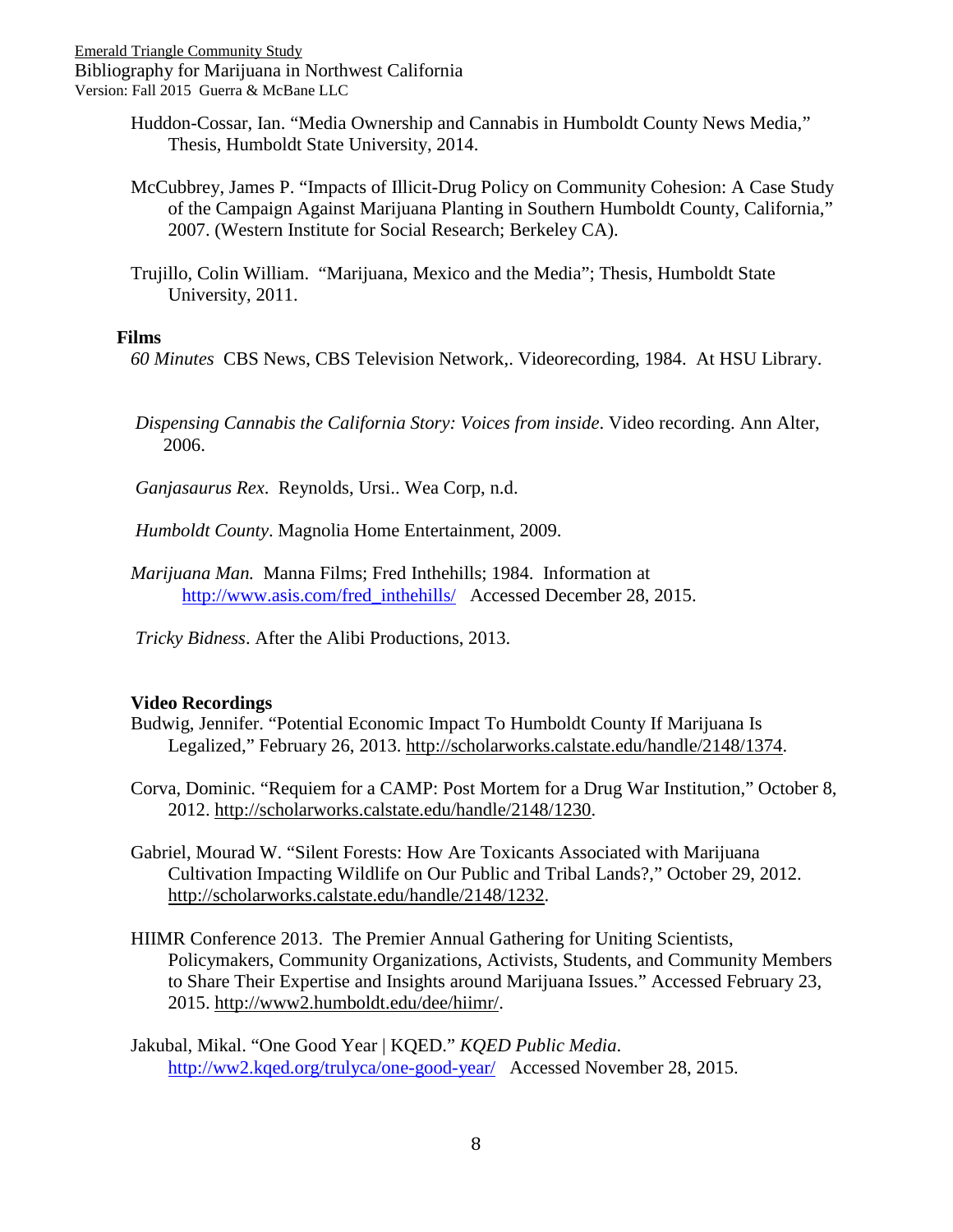*Rod Deal & The Ideals LIVE @ Raggae on the River 1991*, 2013. [https://www.youtube.com/watch?v=eEGcj11iLMg&feature=youtube\\_gdata\\_player](https://www.youtube.com/watch?v=eEGcj11iLMg&feature=youtube_gdata_player)

*Merle Shuster - KVIQ Veteran News Cameraman*, 1988.

[http://archive.org/details/carcht\\_000015.](http://archive.org/details/carcht_000015)

8-2-90, BLM Greensweep operation – King Range, Hidden Valley Marijuana raid by U. S. Army – National Guard. Presidents Drug Czar – Jamieson. Black Hawk Choppers that went to Panama. Heidi Calbert reporter – Merle Shuster/Cameraman.

## **Audio Recordings**

Darryl Cherney. *They Sure Don't Make Hippies Like They Used to !*, n.d.

Deal, Rod. *Truth & Rights*. CD, 2012.

#### **Web Pages** (not included above)

Burns, Ryan. "Can Humboldt County Provide the Model for Legal Marijuana Statewide?" *Lost Coast Outpost*. Accessed February 23, 2015. [http://lostcoastoutpost.com/2014/sep/2/can-humboldt-county-provide-model-legal](http://lostcoastoutpost.com/2014/sep/2/can-humboldt-county-provide-model-legal-marijuana/)[marijuana/](http://lostcoastoutpost.com/2014/sep/2/can-humboldt-county-provide-model-legal-marijuana/)

- Ellis, Lee. "The Believer Heart of the Emerald Triangle by Lee Ellis." *The Believer*. Accessed February 23, 2015. [http://www.believermag.com/issues/201406/?read=article\\_ellis.](http://www.believermag.com/issues/201406/?read=article_ellis)
- "Ganja Farmer's Emerald Triangle News." *Ganja Farmer's Emerald Triangle News*. Accessed February 27, 2015.<https://mendonews.wordpress.com/>
- "The Gulch Mulch" back issues of this newsletter/zine published in Whale Gulch 1987-2002 and contemporary articles, interviews all available at: <http://gulchmulch.com/>

Music | Potluck." Accessed February 27, 2015. [http://www.potluckmusic.com/music/.](http://www.potluckmusic.com/music/)

"Sojourn in the land of Shum" by Jetri Anders. <https://shumjentri.wordpress.com/>Accessed December 28, 2015.

## **Court Cases**

 SCOCAL, People v. Mayoff , 42 Cal.3d 1302 available at: (http://scocal.stanford.edu/opinion/people-v-mayoff-23429) (last visited Thursday May 21, 2015).

## **SECTION III: COUNTER CULTURE & THE "BACK TO THE LAND" MOVEMENT:**

(Some of these titles are included in above categories also.)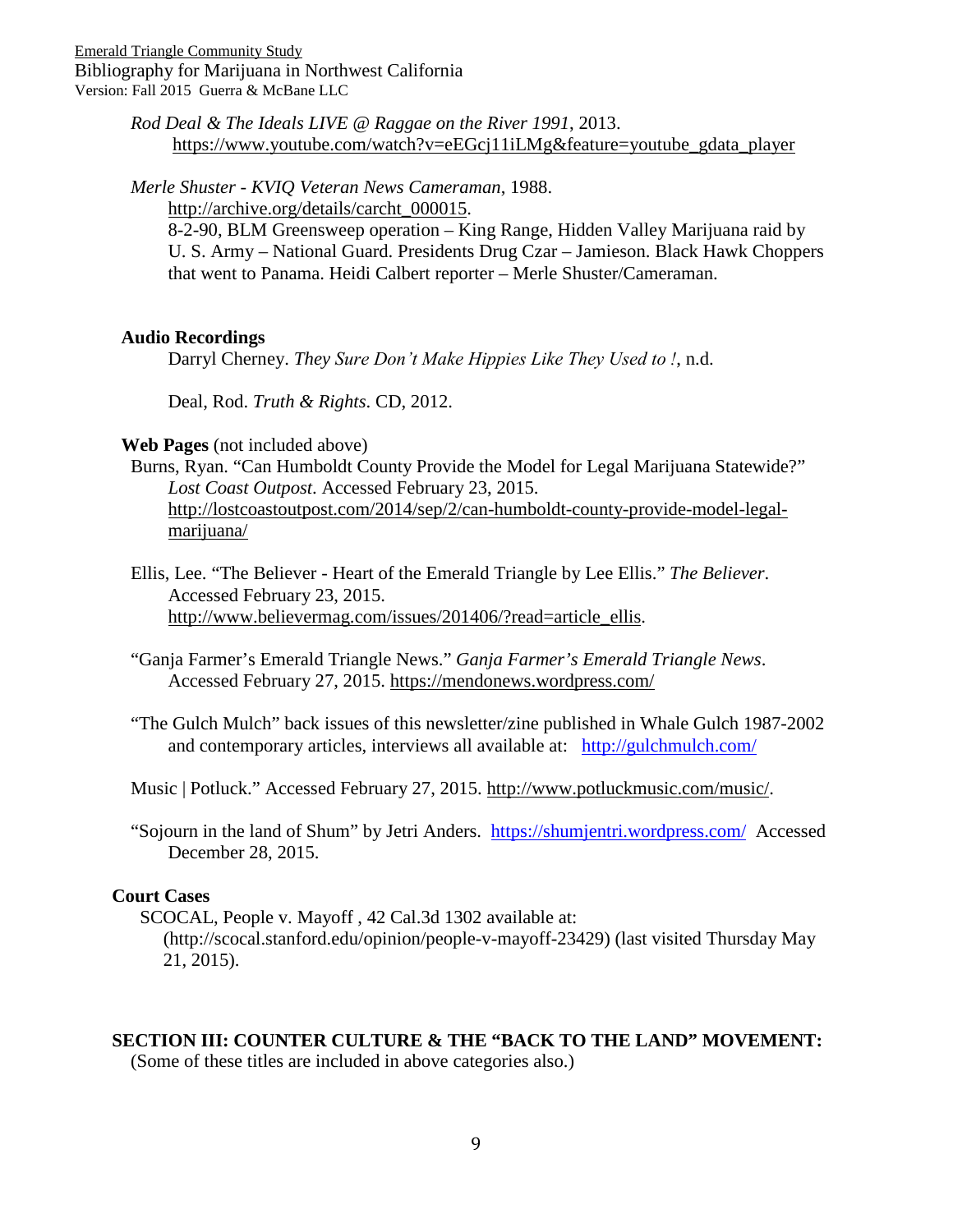- Anderson, Mary Siler. *Whatever Happened to the Hippies?*. San Pedro, Calif: R.& E. Miles, 1990.
- Berg, Peter. *Reinhabiting a Separate Country: A Bioregional Anthology of Northern California*. San Francisco, Calif: Planet Drum Foundation, 1978.
- Boal, Iain, Janferie Stone, Michael Watts, Cal Winslow editors. *West of Eden: Communes and Utopia in Northern California.* Oakland, CA: PM Press, 2012.
- Bosk, Beth Robinson, ed. *The New Settler Interviews*. White River Junction, Vt: Chelsea Green Pub. Co, n.d. Collection of selected articles published in one volume
	- ———. , ed. *The New Settler Interviews*. White River Junction, Vt: Chelsea Green Pub. Co, n.d.; Published 4-6 times a year since mid-1980s.
- *Country Activist*: *a monthly newspaper for rural Humboldt*. Newspaper; Redway, CA; published by Ruthann Cecil and Bob Martel; 1984-1990.
- Goodman, Mitchell, and compiler. *The Movement toward a New America; the Beginnings of a Long Revolution; (A Collage) A What?*. Philadelphia, Pilgrim Press, 1970.
- Hayden, Tom. *The Long Sixties: From 1960 to Barack Obama*. Boulder: Paradigm Publishers, 2009? [Timeline for 1960s included.]
- Kern, Ken, Ted Kogon, Rob Thallon. *Owner-Builder and the Code: politics of building your home.* Oakhurst, CA: Owner-Builder Publications, 1976.
- Laurel, Alicia Bay. *Living on the Earth: Celebrations, Storm Warnings, Formulas, Recipes, Rumors, & Country Dances Harvested by Alicia Bay Laurel*. New York: Vintage Books, 1971.
- Monkerud, Don, Malcolm Terence, and Susan Keese, eds. *Free Land, Free Love: Tales of a Wilderness Commune*. Aptos, Calif: Black Bear Mining and Pub. Co, 2000.
- People at Blue Mt. Ranch. *January Thaw: People at Blue Mt. Ranch Write about Living Together in the Mountains*. New York: Times Change Press, 1974.
- Portola Institute. *The Last Whole Earth Catalog; Access to Tools.* [Menlo Park? Calif.], [Portola Institute; distributed by Random House, New York], 1971.
- Raphael, Ray. *An Everyday History of Somewhere, Being the True Story of Indians: Deer, Homesteaders, Potatoes, Loggers, Trees, Fishermen, Salmon, & Other Living Things in the Backwoods of Northern California*. First edition. New York: Knopf; [distributed by Random House], 1974.